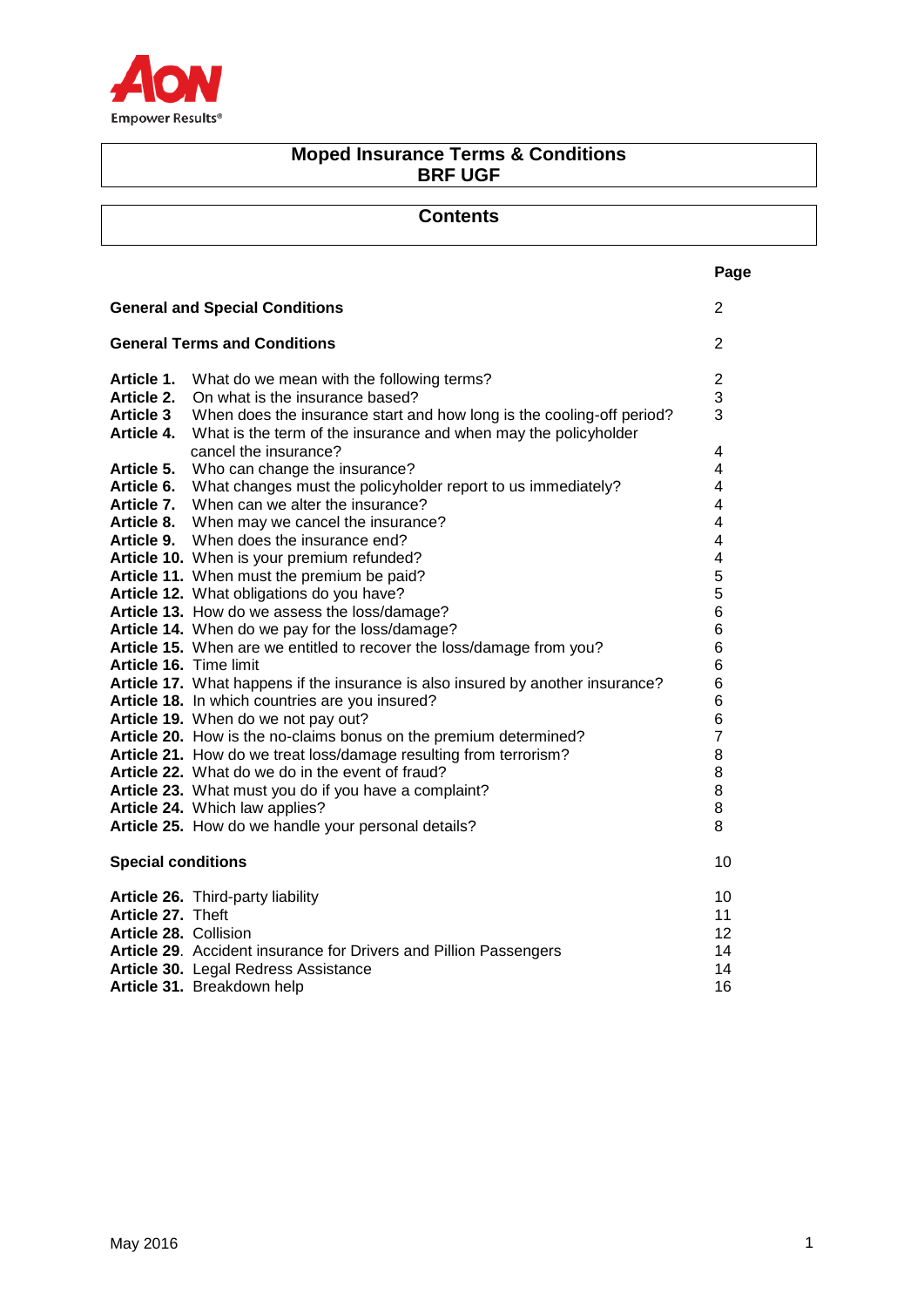

## **General and Special Conditions**

These policy conditions comprise general terms and conditions and special conditions. The general terms and conditions apply to all cover. The special conditions apply to specific cover. Your policy schedule states what is covered by your insurance.

### **General Terms and Conditions**

### **Article 1. What do we mean with the following terms?**

The following terms are used frequently in these conditions. This is why we explain them here.

#### **1. Policyholder**

The person who took out the insurance.

## **2. Insured party**

- **a.** the owner, (registration) holder, of the insured object;
- **b.** the principal driver and the person who drives the insured object with your permission or who travels as a passenger;
- **c**. the employer of the insured party if he/she is liable for damage that the insured party has caused pursuant to article 6:170 of the Dutch Civil Code.

### **3. You, your**

The insured party or the policyholder.

# **4. We, us, our**

One Underwriting B.V., part of Aon, is registered with AFM under number 12009128, has its statutory office in Amsterdam and is registered with the Dutch Chamber of Commerce under number 33109041.

### **5. Damage event**

An occurrence or a series of related occurrences with a single cause that result in damage to persons and/or property.

### **6. Claims assessor**

A claims assessor who is registered with the Nederlands Instituut Van Register Experts (NIVRE) (Dutch Institute Registry of Claims Assessors) or who has been accepted by us. This person objectively assesses the loss/damage. He/she determines the cause of the damage event and the extent of the loss/damage.

#### **7. Compensation**

The amount that we pay for a damage event.

## **8. External cause of damage**

An unforeseen, sudden and unexpected damage event, of which the cause lies outside the insured object.

## **9. Insured object**

The vehicle described in the policy schedule, including the accessories also insured under the policy.

The insured object may be:

- **a.** a moped: a 2-wheeled or 3-wheeled motor vehicle with a maximum design speed of not more than 45 km/h and an engine with a cylinder capacity not exceeding 50cc, or an electric motor with a normal continuous maximum capacity of no more than 4 kW;
- **b.** light moped: a 2-wheeled motor vehicle with a maximum design speed of not more than 25 km/h and an engine with a cylinder capacity of no more than 50cc, or a continuous maximum capacity of no more than 4 kW;
- **c.** mobility car: a 4-wheeled motor vehicle with an unladen weight of no more than 350 kg, with a maximum design speed of 45 km/h and an engine with a cylinder capacity of no more than 50cc, or a continuous maximum capacity of no more than 4 kW;
- **d.** motorized bicycle: a motorized bicycle with a maximum design speed of 25km/h.

## **10. Catalogue value**

The official price of the insured object including VAT, based on the make, model, type and design and the factory-fitted extras on the date of first use.

#### **11. Purchase value**

The purchase price of the insured object as stated on the original receipt of purchase. This receipt is from a company that is registered with the Chamber of Commerce.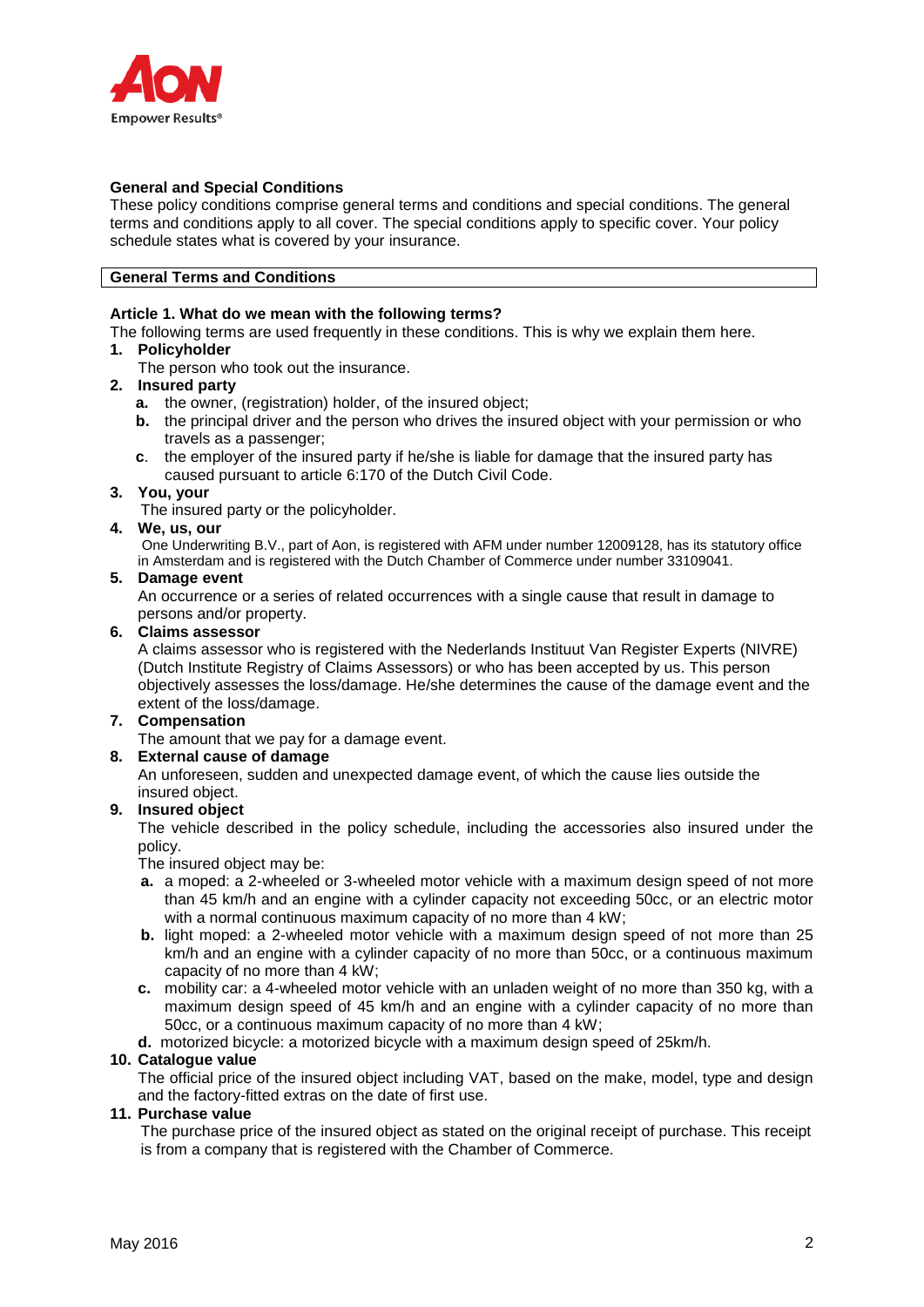

## **12. Current market value**

The amount that is required to replace the insured object in the event of a total loss or theft. This replacement vehicle is a similar vehicle of the same make, model, design type, quality, state of repair and age. This amount is determined by a claims assessor.

#### **13. Accessories**

The items and fittings attached to the insured object. They do not form a part of the standard accessories listed in the make brochure.

#### **14. Windows**

The front, side and rear windows, panoramic windows and sunroofs.

## **15. Total loss**

If the repair costs are higher than the amount that comprises the value of the insured object before the damage event, after the deduction of the value of the remains.

### **16. Fire**

A fire not in a fireplace caused by burning. This results in flames that can spread on their own accord. Fire is not understood to mean burnout, overheating, smouldering, singing, scorching, melting and charring.

#### **17. Storm**

An average wind speed of at least 14 metres per second over a period of 10 minutes (wind force 7 on the Beaufort scale).

#### **18. Flooding**

The submerging of land in water as a result of the collapse of dikes, embankments, dams, sluices or other water-control structures.

#### **19. Theft**

The removal of the insured property without permission.

### **20. Joyriding**

If the insured object is used against your will, without the user having the intention of unlawfully appropriating the insured object.

#### **21. Misappropriation**

The taking away of the insured object or part of it by someone who has borrowed it from you, or who has another lawful reason for doing so.

# **22. Vandalism**

Deliberate damaging or destruction of the insured object.

#### **23. Premium**

The amount that you pay for the insurance.

**24. Fraud**

The intentional (attempt) to obtain compensation or repair of damage in kind where there is no right or cover based on false information.

#### **25. Battery**

The battery or battery with charger supplied as standard with the insured object.

#### **26. Standard lock**

A lock that is fitted by the manufacturer.

- **27. Lock**
	- **a**. for a moped and light moped: an ART-approved lock of category 3 or higher;
	- **b.** for a motorized bicycle: an ART-approved lock of category 2 or higher.

#### **28 In writing**

By post, fax or e-mail. If we send you an e-mail, we will send it to the (e-mail) address last known to us.

## **Article 2. On what is the insurance based?**

- **1.** The information you gave us.
- **2.** The policy which is issued after acceptance based on the answers provided by you.
- **3.** The general and special conditions and any additional agreements (clauses) that are made with you that we issue with the policy.

If you have not given us the right details, this may have consequences for the compensation and/or continuance of the insurance. If necessary, we will change your premium and/or the conditions or end your insurance prematurely.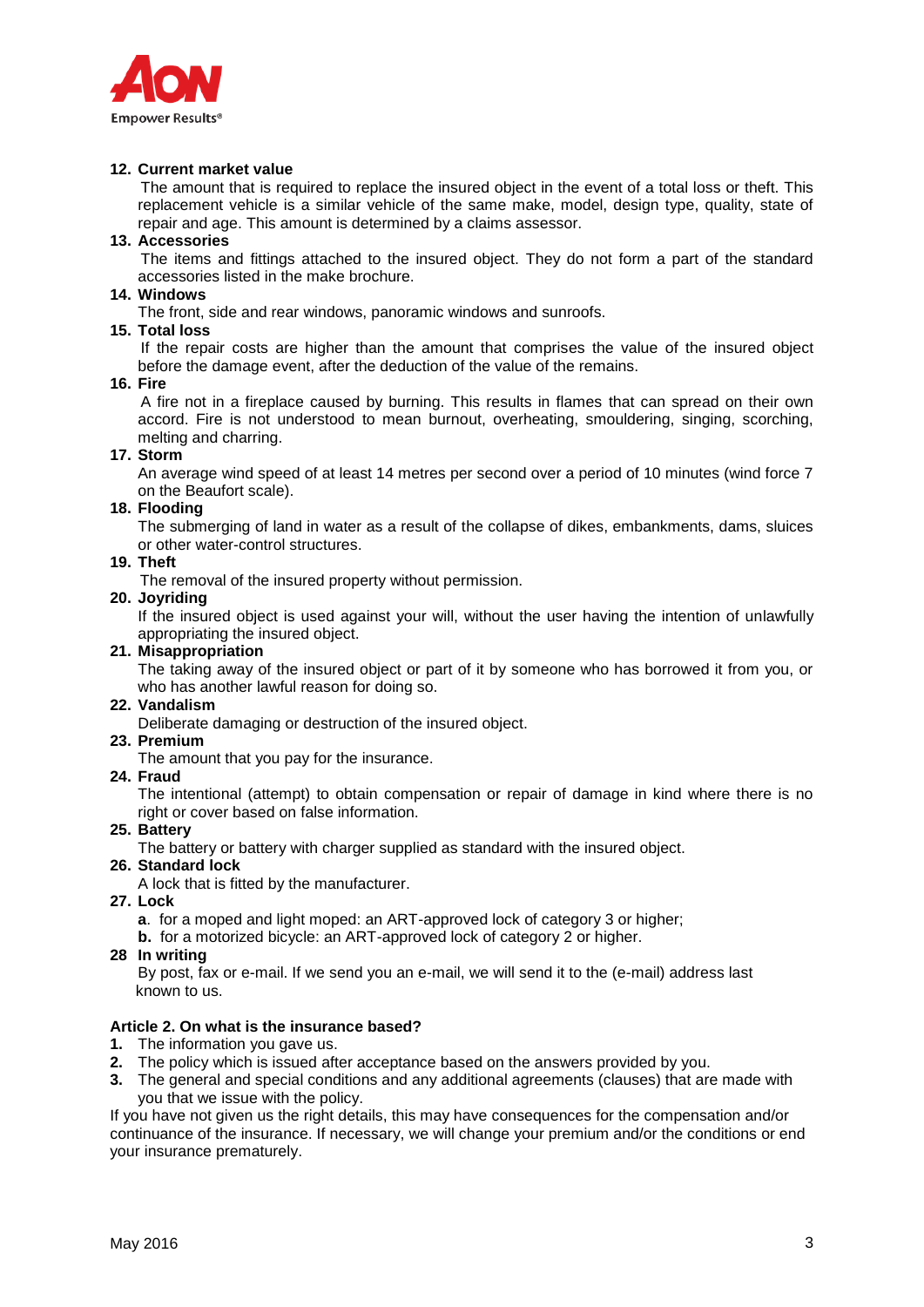

## **Article 3. When does the insurance start and how long is the cooling-off period?**

- **1.** From the commencement date stated on your policy schedule.
- **2.** Never earlier than the moment when the insurance was taken out.
- **3.** You can indicate that you decided against taking the insurance out up to 14 days after receipt of the first policy schedule. In this case, the insurance never takes effect, no costs are charged for the insurance and you do not have to pay any premium.

#### **Article 4. What is the term of the insurance and when may the policyholder cancel the insurance?**

The term of the insurance is stated in the policy schedule. The policyholder may cancel:

- **1.** As of the next principal premium due date stated on the policy schedule.
- **2.** Daily, from the moment that the insurance has run 12 months.
- **3.** Within 30 days after being informed as referred to in article 7. The insurance then ends on the date on which the change takes effect. The policyholder then receives a refund of the premium that has already been paid for the period of the insurance that remains. You cannot invoke this option of termination when the change is the result of an amendment to the law or legislation.
- **4.** After a report of damage. Up to 2 months after we have informed the policyholder about our definitive standpoint regarding the loss/damage.

### **Article 5. Who can change the insurance?**

The policyholder may submit a request to change the insurance at any time. We will assess this request.

### **Article 6. What changes must the policyholder report to us immediately?**

- **1.** If you or your dependents no longer have an interest in the insured object, for example, due to its sale or total loss.
- **2.** When there are changes in:
	- **a.** your current account, e-mail, home or postal address;
	- **b.** the registration or registration holder;
	- **c.** principal driver or his/her address;
	- **d.** the use of the insured object, e.g. if the insured object is used commercially.

In the case of change(s), we may change the conditions and/or premium. In some cases, we may end the insurance. If you do not tell us about the change(s) within 14 days, this may have consequences for the cover.

## **Article 7. When can we alter the insurance?**

- **1.** We can alter the premium and/or the terms and conditions at a time of our choosing. You will be informed about this in advance. If you do not exercise your right under article 4.3, you agree to this alteration.
- **2.** Indexation. We can adapt the premium annually on the main premium due date. This is done according to the latest consumer price index, issued by the Netherlands Statistics Bureau (CBS).

#### **Article 8. When may we cancel the insurance?**

- **1.** On the main premium due date. This date is stated on your policy schedule. We observe a notice period of minimum 2 months.
- **2.** If you have not paid the full premium and additional costs after receiving a payment reminder.
- **3.** If you provided incorrect information to us when taking out the insurance or in the event of any damage/loss. Or when (an attempt of) fraud, swindle or deceit is committed.
- **4.** After a claim notification, up to 2 months after we have assumed a definitive standpoint regarding the loss/damage and we have informed you of this.
- **5.** If you report a loss/damage more than average, the cover changes or other objects are insured on this insurance several times a year. We will look for a solution together with you and make agreements for the future. If this does not in our opinion lead to an improvement or if you do not want to cooperate with this, this may result in us ending the insurance. In this case, we will send you written notification 2 months before.
- **6.** If there is a breach of trust.
- **7.** If you do not fulfil your obligations flowing from this agreement in full and on time.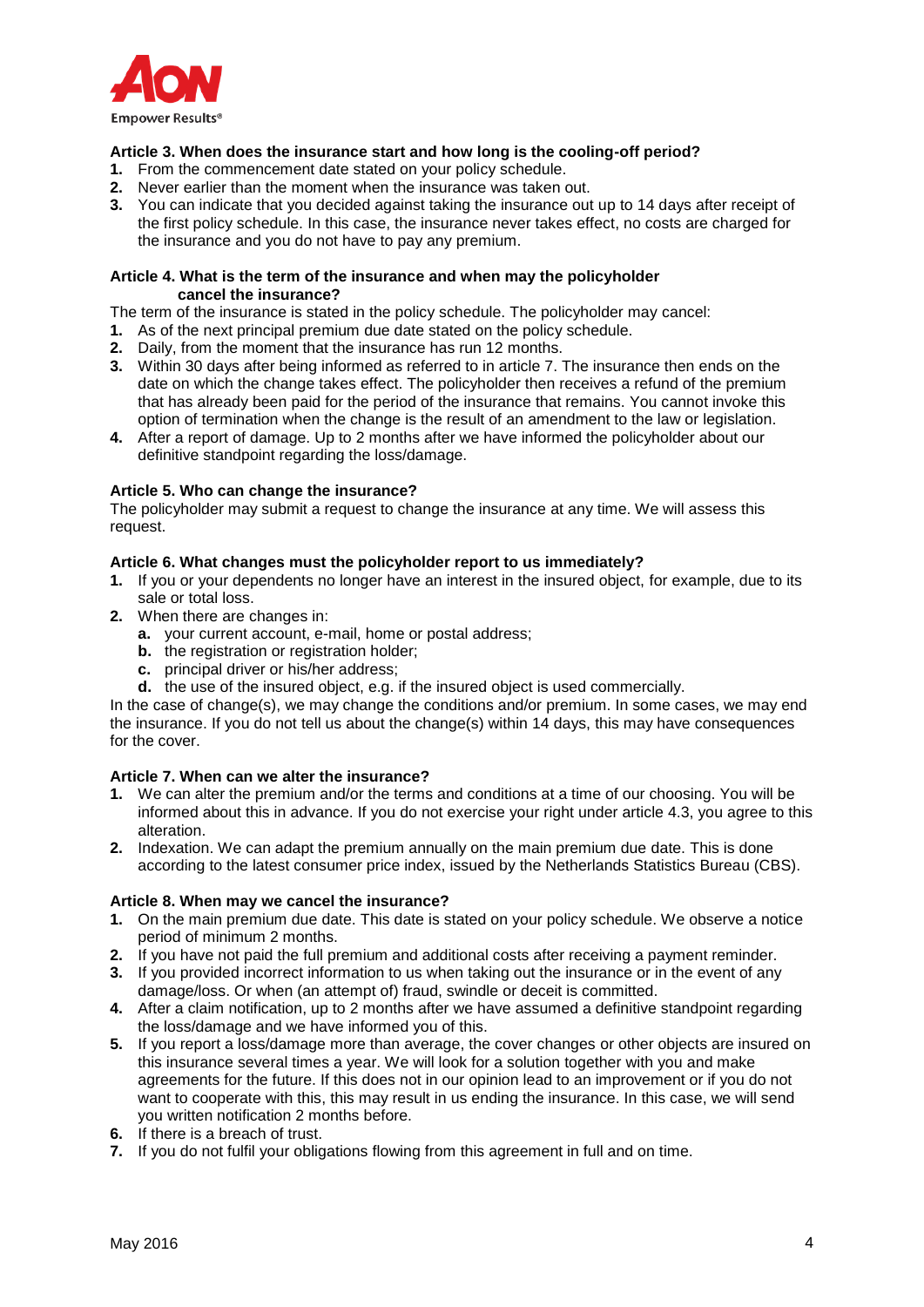

## **Article 9. When does the insurance end?**

- **1.** If the insured object is sold, stolen or a total loss, unless the insurance also covers another object.
- **2.** On death, unless the dependents indicate that they wish to discontinue the insurance.

## **Article 10. When is your premium refunded?**

At the end of the insurance, you will receive a premium refund over the period of the insurance that has not yet lapsed (minus administration costs). When (an attempt of) fraud, swindle or deceit is committed, you have no right to a premium refund in the event of damage or when taking out the insurance.

### **Article 11. When must the premium be paid?**

- **1.** You must always pay the premium in advance.
- **2.** First premium.

With the first premium we mean the premium that you must pay from the starting date of the insurance until the first premium due date.

- **a**. If you do not pay the first premium within 14 days of it being due, then you will not be covered from the starting date of the insurance. We are not obliged to send you a payment reminder in this case.
- **b.** If we decide to recover the first premium later, all additional costs will be charged to you. We will restore cover 1 day after the receipt of all outstanding amounts, if the insurance has not yet been terminated by us. Loss/damage that occurs in the period that the cover lapsed is not insured.

## **3.** Subsequent premium.

With subsequent premium we mean the premium that you must pay after the first premium on the premium due date. This is including the premium relating to interim changes.

- **a.** The subsequent premium must be paid to us no later than the thirtieth day after it is due.
- **b.** If we are forced to recover the subsequent premium by legal means or via another external procedure, then all additional costs will be charged to you.
- **c.** If you refuse to pay the subsequent premium or additional costs, no cover will be granted for damage that results thereafter.
- **d.** You have not paid the subsequent premium or additional costs on time? Then you have no cover for loss/damage that occurs from the fifthteenth day after we have sent you a demand for payment stating the consequences of not paying the premium and the payment is still not forthcoming.
- **e.** You remain obliged to pay the subsequent premium and additional costs. Even if the insurance is suspended. We restore cover 1 day after the receipt of all outstanding amounts, if the insurance has not yet been terminated by us. Loss/damage that occurred in the period that the cover lapsed is not covered.

## **Article 12. What obligations do you have?**

**1.** Maintenance obligation:

Motorized bicycle:

If you replace your standard lock and/or 1 of the original keys, then you must report this to us immediately. Duplicate key(s) may only be copied by the manufacturer of the lock.

- **2.** In the event of loss/damage, you are obliged to:
	- **a.** report the loss/damage to us as soon as possible;
	- **b.** limit the damage as much as possible;
	- **c.** follow our and/or the expert's instructions;
	- **d.** provide your full cooperation;
	- **e.** provide all information on time, so that we can settle your claim quickly;
	- **f.** immediately report any incidence of theft, misappropriation, vandalism, joyriding or another criminal act to the police;
	- **g.** not admit any guilt, give a statement or perform any act that may damage our interests;
	- **h.** consult with us first before you have damage repaired or the remains destroyed or before you distance yourself from the property;
	- **i.** inform us if the damage is also covered by another insurance, or recoverable from another, e.g. based on a guarantee scheme.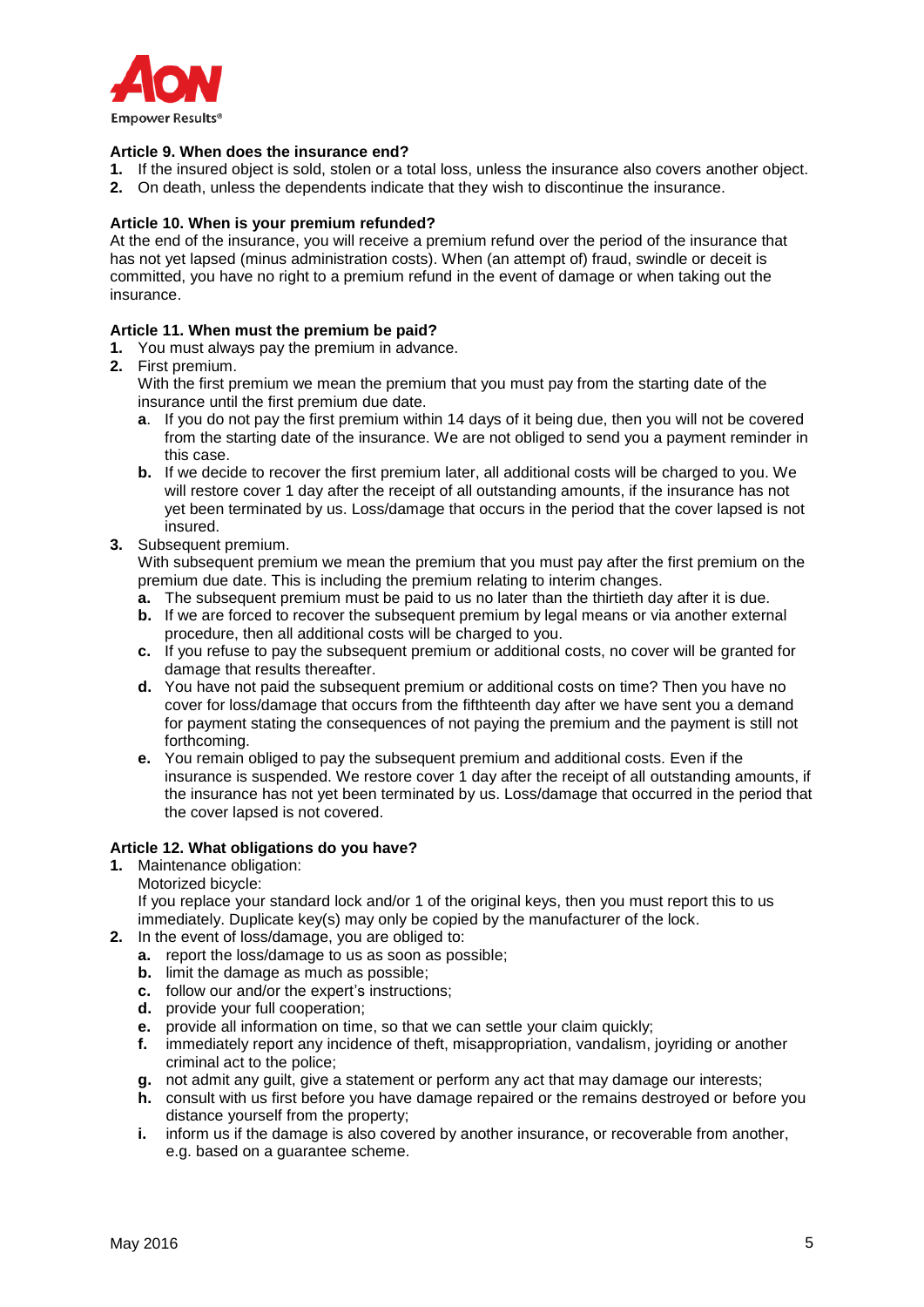

In addition, you are obliged:

**1.** In the event of total loss:

To handover the property to a party designated by us. This flows from a regulation of Verbond van Verzekeraars (Dutch Association of Insurers), to which we are affiliated. You are obliged to send all parts of the vehicle registration certificate and the keys of the insured object to us or the party that we designate. The sending of this is for your own risk and expense. We therefore recommend that you send this by registered post.

**2.** In the event of theft or misappropriation: To handover the property to us. To send all parts of the vehicle registration certificate and the keys to us. The sending of this is for your own risk and expense. We therefore recommend that you send this by registered post.

## **Article 13. How do we assess the loss/damage?**

- **1.** The extent of the damage and the cause are determined by:
	- **a.** you and us, in joint consultation;
	- **b.** a claims assessor appointed by us:
	- **c.** a claims assessor named by us and a claims assessor named by you. In that case, these claims assessors together name an arbiter (third claims assessor) beforehand. This arbiter will deliver a binding decision in cases in which both claims assessors disagree. This decision lies within the limits of the extent of the loss/damage determined by both claims assessors.
- **2.** We pay the fees of the claims assessor who is named by us. The costs of the claims assessor named by you are for your own expense. The costs of the arbiter will be shared equally between the parties. If the arbiter finds against the claims assessor named by us, then we will pay the costs of your claims assessor and that of the arbiter.
- **3.** The assessment of the extent of the damage determined by the claims assessor(s) may be revised if it is shown that:
	- **a.** incorrect details were accounted for;
	- **b.** calculation errors were made.

## **Article 14. When do we compensate for the loss/damage?**

- **1.** We will determine whether you are entitled to compensation once we have received all the necessary information,. If you are, we will pay you within 10 working days.
- **2.** In the event of a total loss, after the ownership of the insured object has been transferred to a party designated by us.
- **3.** In the event of theft or misappropriation, after 30 days have lapsed, from the day that you reported it to us.

## **Article 15. When are we entitled to recover the loss/damage from you?**

If we must compensate a loss/damage by virtue of this insurance, then we can recover this loss/damage from the person to whom an exclusion applies. This right of recourse cannot lapse due to a compensation agreement between insurance companies. We may also recover damages after the insurance has ended.

It is possible that you did not know of the circumstances by which the loss/damage was not insured. Or that these circumstances occurred against your will. If you cannot in fairness be blamed for this, then we will not recover the loss/damage from you.

#### **Article 16. Time limit**

The rules of law regarding expiration apply. If we reject your request for compensation in writing, you must respond in writing within 3 years. If you do not do this, we will no longer process your response.

#### **Article 17. What happens if the loss/damage is also insured by another insurance?**

A loss/damage that according to a law or another insurance has already been compensated for or that would be compensated for if you had not been insured with us will not be compensated for by us. We will also not compensate any excess that remains for your account. However, we will compensate the amount above the amount insured elsewhere, but only up to the maximum amount insured with us.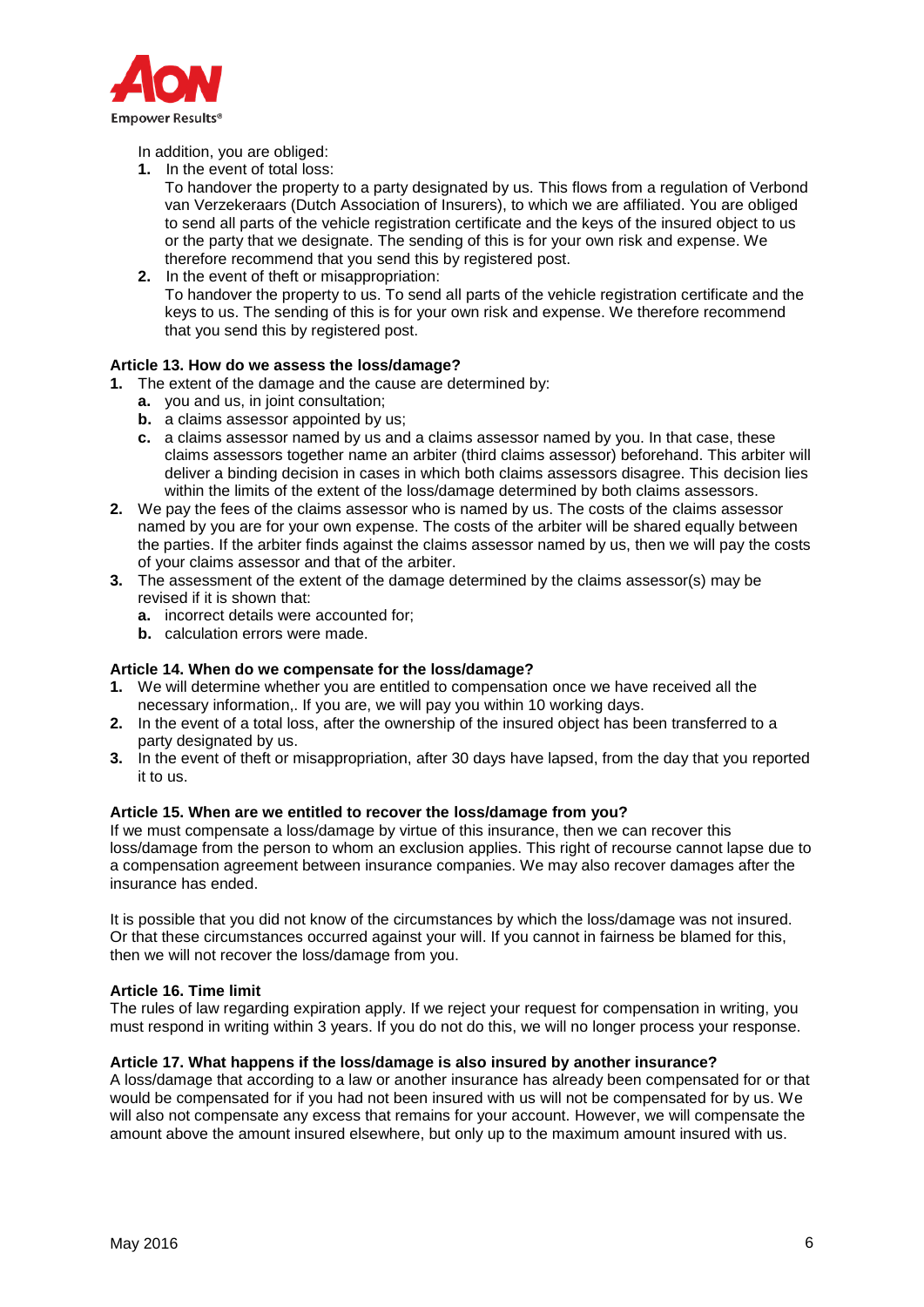

## **Article 18. In which countries are you insured?**

- **1.** The insurance provides cover within the countries listed on the International Motor Insurance Card (Green Card), insofar as the countries have not been crossed through.
- **2.** Breakdown help (article 31): only valid in the Netherlands.

## **Article 19. When do we not pay out?**

In the case of damage is caused and/or worsened:

- **1. a.** with your permission or the permission of another interested party;
	- **b.** by intent and/or recklessness;
	- **c.** by wilful damage such as an armed conflict, civil war, uprising, civil unrest, riots and mutiny;
- **2.** by a nuclear reaction;
- **3.** by an earthquake and other natural disasters;
- **4.** by an earth tremor, e.g. caused by gas extraction;
- **5.** by (an attempt to commit) fraud;
- **6.** because the driver was under the influence of alcohol to the extent that driving was forbidden by law;
- **7.** because the driver was under the influence of drugs or medicine;
- **8.** during races, speed runs or laps on racetracks.

In addition, we do not compensate for any loss/damage:

- **9.** if you do not fulfil your obligations flowing from this agreement and consequently damage our interests;
- **10.** if the driver refuses to cooperate in a blood test or another test to determine the level of alcohol or use of drugs or medicine;
- **11.** if the vehicle registration of the insured object is not in the name of the policyholder or the partner who lives at the same address. This does not apply if you reported this at the outset and we accepted this;
- **12.** if the insured object is used for work, unless agreed with us;
- **13.** if the insured object's possible maximum speed has been increased, in conflict with legal provisions;
- **14.** if the driver does not possess a moped certificate or driving licence for the insured object as prescribed by law;
- **15.** if the driver may not drive as a result of a legal provision or a judgement from the court;
- **16.** caused by a driver of a moped or light moped who is younger than 25 years, if the principal driver is older than 25 years. Unless the policy schedule states that a driver younger than 25 years is also insured under the insurance policy.

## **Article 20. How is the no-claims bonus on the premium determined?**

The premium is determined based on among other things the bonus/malus ladder.

- **1.** At the start of the insurance, the bonus percentage is determined based on a valid certificate of no claims bonus stating the number of claim-free years. This certificate must be issued by a Dutch insurer in your name or the insured party's name. If we have not received such a certificate, we will calculate the premium based on 0 claim-free years.
- **2.** If no compensation is paid out in an insurance year, you will be granted a claim-free year. Then we will determine the bonus percentage for the new insurance year according to the bonus/malus ladder.
- **3.** If we compensate 1 or more claims in an insurance year, then we will determine the bonus percentage for the new insurance year according to the bonus/malus ladder. This may affect your accumulated claim-free years.
- **4.** Your bonus percentage is unaffected by your claim in the following situations:
	- **a.** if the claim is fully compensated by another party;
	- **b.** if a claim relating to just the transport of injured persons is compensated;
	- **c.** if the claim cannot or can only partly be recovered, based on a claims settlement agreement between non-life insurers;
	- **d.** if there is a collision with a cyclist or a pedestrian and you can in no way be blamed for the cause of the collision;
	- **e.** if the compensation of the claim only related to the additional cover: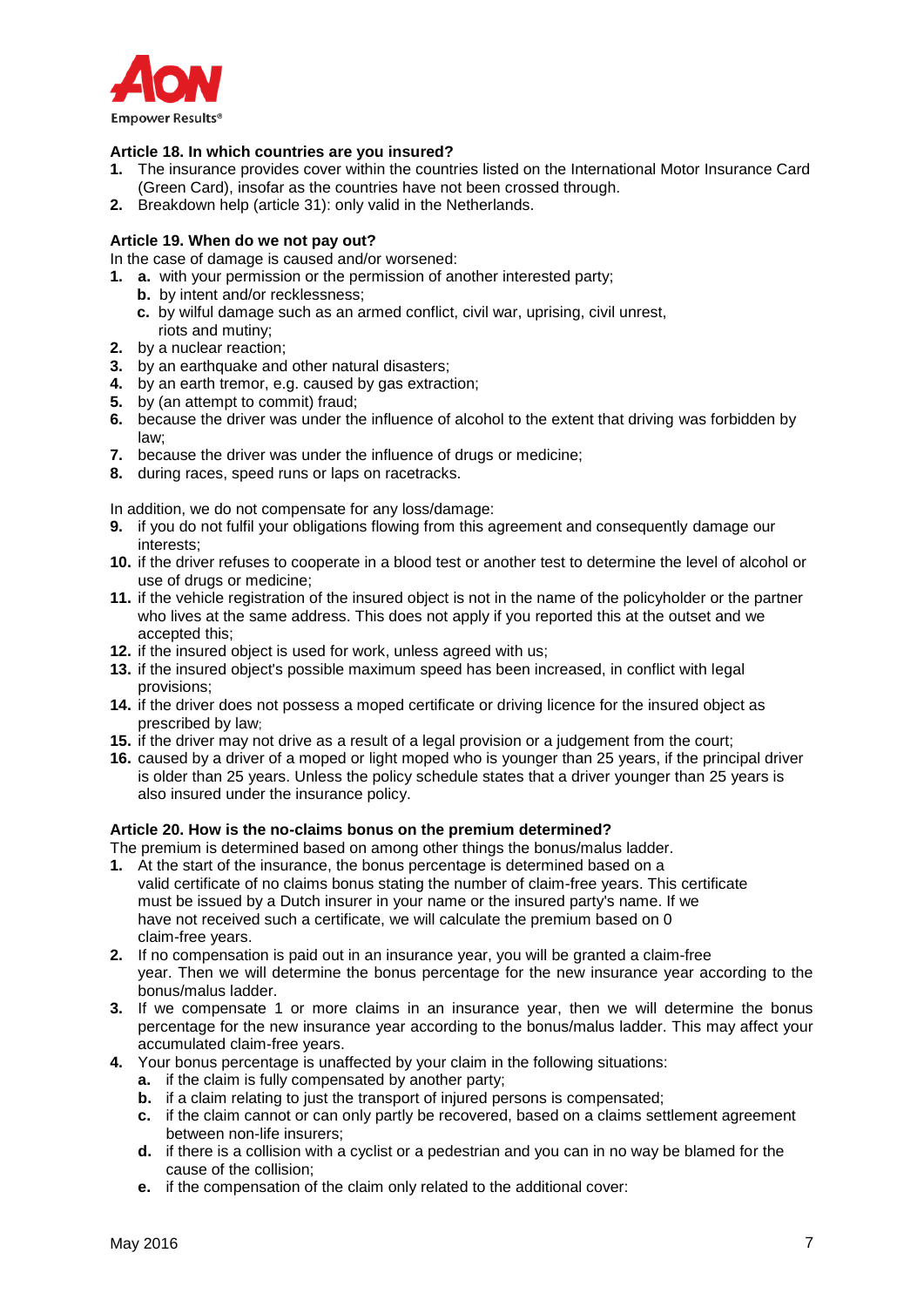

- **1.** article 27: Theft;
- . article 28: Collision, Insured section, 1 to 7;
- **3.** article 29: Accident insurance for Drivers and Pillion Passengers;
- **4.** article 30: Legal redress assistance cover;
- **f.** if the claim paid by us by virtue of article 7:962 paragraph 3 of the Dutch Civil Code cannot be recovered;
- **g.** if you pay back the compensation within 12 months after the date of the settlement of the claim.

#### **Bonus/Malus ladder**

| <b>Claim-free</b> | <b>Bonus/malus</b> | <b>Discount</b> | Discount in % after: |         |          |             |
|-------------------|--------------------|-----------------|----------------------|---------|----------|-------------|
| years             | rung               | in %            | 0 claims             | 1 claim | 2 claims | more than 2 |
|                   |                    |                 |                      |         |          | claims      |
| 11                | 16                 | 75              | 75                   | 75      | 50       |             |
| 10                | 15                 | 75              | 75                   | 75      | 50       |             |
| 9                 | 14                 | 75              | 75                   | 75      | 50       |             |
| 8                 | 13                 | 75              | 75                   | 70      | 50       |             |
|                   | 12                 | 75              | 75                   | 65      | 40       | 0           |
| 6                 | 11                 | 75              | 75                   | 60      | 40       | 0           |
| 5                 | 10                 | 75              | 75                   | 60      | 40       |             |
| 4                 | 9                  | 75              | 75                   | 50      | 25       |             |
| 3                 | 8                  | 70              | 75                   | 50      | 25       |             |
| 2                 |                    | 65              | 70                   | 40      | 25       |             |
|                   | 6                  | 60              | 65                   | 40      | 0        |             |
|                   | 5                  | 55              | 60                   | 25      | 0        |             |
| -1                | 4                  | 50              | 55                   | 25      | Ω        |             |
| $-2$              | 3                  | 40              | 50                   | 0       |          |             |
| -3                |                    | 25              | 40                   |         |          |             |
| -4                |                    | $\Omega$        | 25                   | 0       | 0        |             |

## **Article 21. How do we treat loss/damage resulting from terrorism?**

We compensate loss/damage according to the Claims Settlement Protocol of the Nederlandse Herverzekeringsmaatschappij voor Terrorismeschaden N.V. (Netherlands Reinsurance Company for Terrorism Damage) (NHT). This states that we can limit the compensation of damage caused by, for example, terrorism or malicious contamination. You will find the complete text of this protocol on [www.terrorismeverzekerd.nl.](http://www.terrorismeverzekerd.nl/)

#### **Article 22. What do we do in the event of fraud?**

The following action will be taken in the event of fraud:

- **1.** we will officially report it to the police;
- **b.** we will terminate the insurance;
- **3.** we will register you in the warning system which insurance companies use;
- . you must pay back the (investigation) costs incurred by us and/or the compensation paid by us.

#### **Article 23. What must you do if you have a complaint?**

If you are not satisfied with the services provided by Aon or the insurance company, you can submit your complaints and / or suggestions to the management of Aon, Admiraliteitskade 62, 3063 ED Rotterdam, Postbus 518, 3000 AM Rotterdam. You can also report the complaint via our website: www.aon.nl.

After receiving your complaint we will contact you as soon as possible but in any case within two weeks.

With complaints about the service provided by the insurance company, you can of course approach the management of the insurance company directly. If desired, you can request contact details from Aon.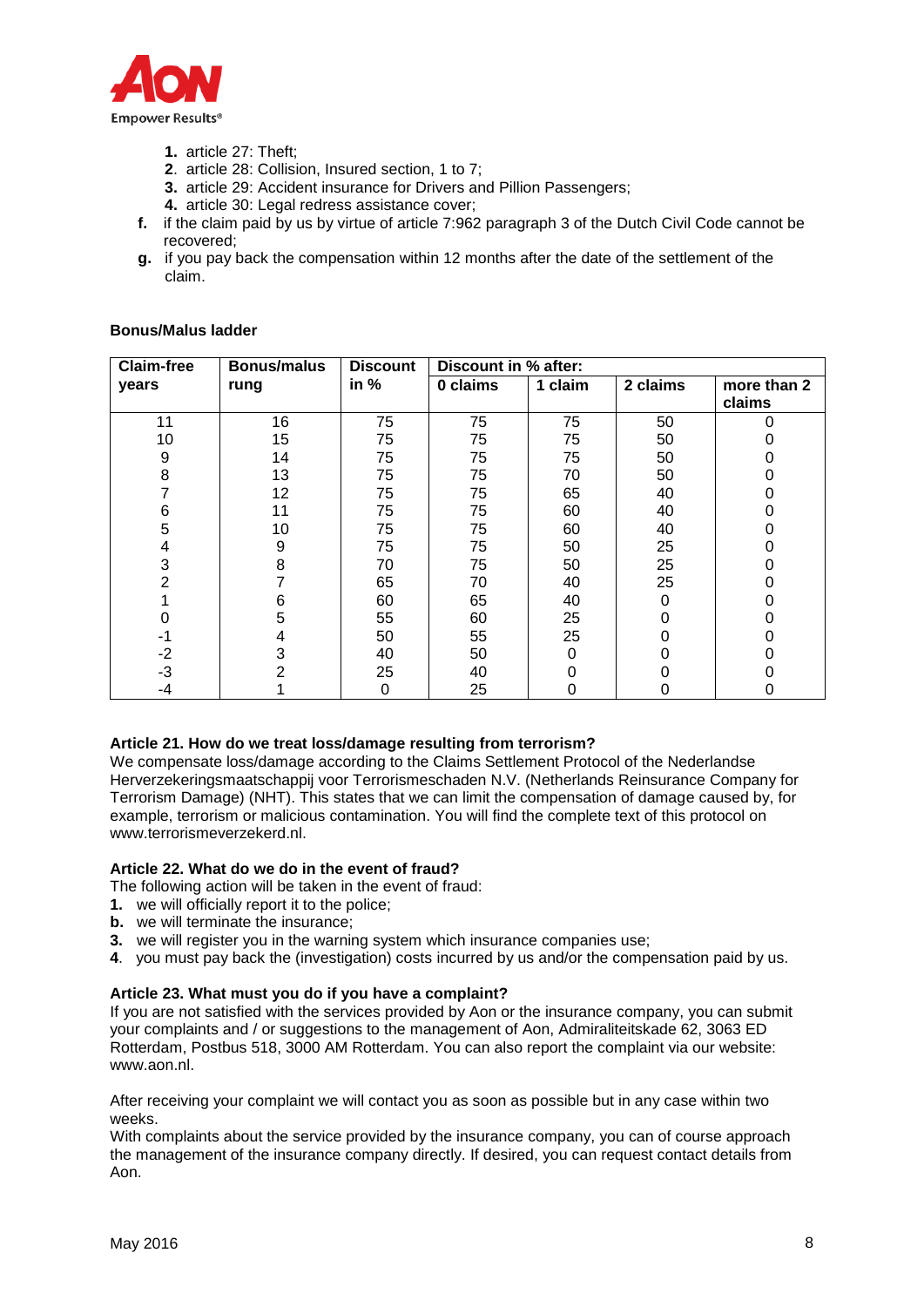

Experience shows that most complaints are handled satisfactorily. If, however, we are unable to find a solution, you can turn to the Klachteninstituut Financiële Dienstverlening with your complaints. PO Box 93257, 2509 AG The Hague

telephone 077 333 8 999, Website www.kifid.nl.

This complaints procedure at Kifid is only open to consumers, and therefore not to companies or individuals who exercise a profession.

Aon follows the statements of the Kifid. You can also contact the civil court.

### **Article 24. Which law applies?**

This insurance is governed by Dutch law.

# **Article 25. How do we handle your personal details?**

The personal data you provide to us will be used by us to process your request for information, quotes and financial products. We also use this personal data to possibly contact you on the basis of the quotation, for the establishment of the insurance and for the services provided by us. We handle your information with great care. We also request this from other parties with whom we share your information. More information about how we handle your personal data can be found in our Privacy Statement at aon.nl/privacyverklaring.

We can access and record your data at the Central Information System(CIS) in Zeist. We do this to conduct a responsible policy in the acceptance of insurance. But also to manage risks and combat fraud. See for more information www.stichtingcis.nl. That also gives the applicable CIS privacy regulations.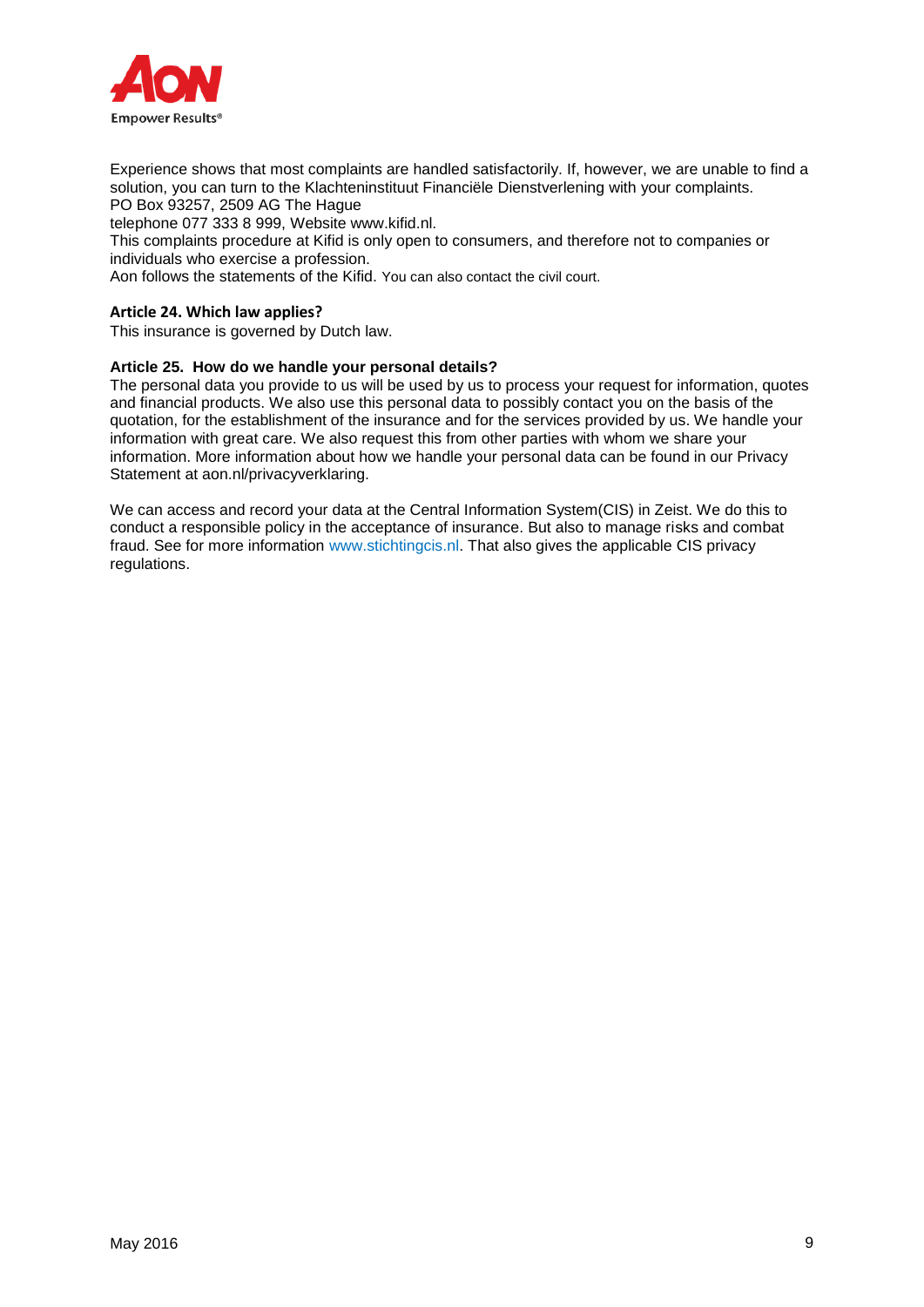

## **Special conditions**

These special conditions are supplementary to the general terms and conditions and apply to specific cover. Here you can read what is insured, what is not insured and what we compensate. Damage is only insured if the damage event is caused suddenly and occurs unexpectedly during the term of the insurance. Your policy schedule states what cover your insurance provides.

**Cover**

| Article 26. Third-party liability<br>The cover satisfies the requirements that the Motor Insurance Liability Act and similar international |                                                                                                                                                                                                                                                                                                                                                                                                                                                                                                                                                                                                                                                                                                                                                                                                                                                 |  |  |
|--------------------------------------------------------------------------------------------------------------------------------------------|-------------------------------------------------------------------------------------------------------------------------------------------------------------------------------------------------------------------------------------------------------------------------------------------------------------------------------------------------------------------------------------------------------------------------------------------------------------------------------------------------------------------------------------------------------------------------------------------------------------------------------------------------------------------------------------------------------------------------------------------------------------------------------------------------------------------------------------------------|--|--|
|                                                                                                                                            | legislation and regulations stipulate of it.                                                                                                                                                                                                                                                                                                                                                                                                                                                                                                                                                                                                                                                                                                                                                                                                    |  |  |
| The insured                                                                                                                                | 1. The insured is damage to other persons and/or property, caused by<br>or with:<br>a. the insured object;<br><b>b.</b> a trailer that has not yet safely come to a standstill outside of traffic;<br>c. a load carried on the insured object or trailer, which falls off, or that has<br>fallen off.<br>2. Also insured:<br>Damage caused by or with the insured object to another motor vehicle or<br>other trailer of which you are the owner. This only applies if this damage is                                                                                                                                                                                                                                                                                                                                                           |  |  |
|                                                                                                                                            | not insured elsewhere.                                                                                                                                                                                                                                                                                                                                                                                                                                                                                                                                                                                                                                                                                                                                                                                                                          |  |  |
| Not insured                                                                                                                                | 1. Not insured is damage to:<br>a. the driver and the possessions of the driver and owner of the insured<br>object;<br><b>b.</b> unauthorised passenger(s) of the insured object;<br>c. a load that is transported with the insured object and/or trailer;<br>d. the insured object and trailer.<br>2. Not insured is also damage caused by:<br>a party who has acquired the insured object by theft or violence. This<br>а.<br>also applies to the person who knows this and illegally uses the insured<br>object;<br><b>b.</b> while the insured object is located for more than 6 months outside the<br>European Union.                                                                                                                                                                                                                      |  |  |
| Excess per damage<br>event                                                                                                                 | You do not have an excess per damage event.                                                                                                                                                                                                                                                                                                                                                                                                                                                                                                                                                                                                                                                                                                                                                                                                     |  |  |
| Compensation                                                                                                                               | We compensate per damage event:<br>in the event of damage to property, up to maximum the amount stated on<br>1.<br>the policy schedule;<br>2. in the event of damage to persons, up to maximum the amount stated on<br>the policy schedule;<br>a higher amount if this is required by law.<br>3.<br>We deposit:<br>a guarantee deposit of maximum $\epsilon$ 23,000 if a competent government body<br>desires this in connection with a traffic accident with the insured object. This<br>money is used for:<br>your release;<br>1.<br>the return of your driving licence;<br>2.<br>lifting the seizure on the insured object.<br>3.<br>As soon as the deposit is released, you are obliged to authorise us to access<br>the guarantee deposit. Furthermore, you must provide your full cooperation to<br>ensure that the deposit is paid back. |  |  |
| Remark                                                                                                                                     | We settle claims within the limits of the obligations that we have. We have the<br>right to compensate injured parties directly and settle out of court.                                                                                                                                                                                                                                                                                                                                                                                                                                                                                                                                                                                                                                                                                        |  |  |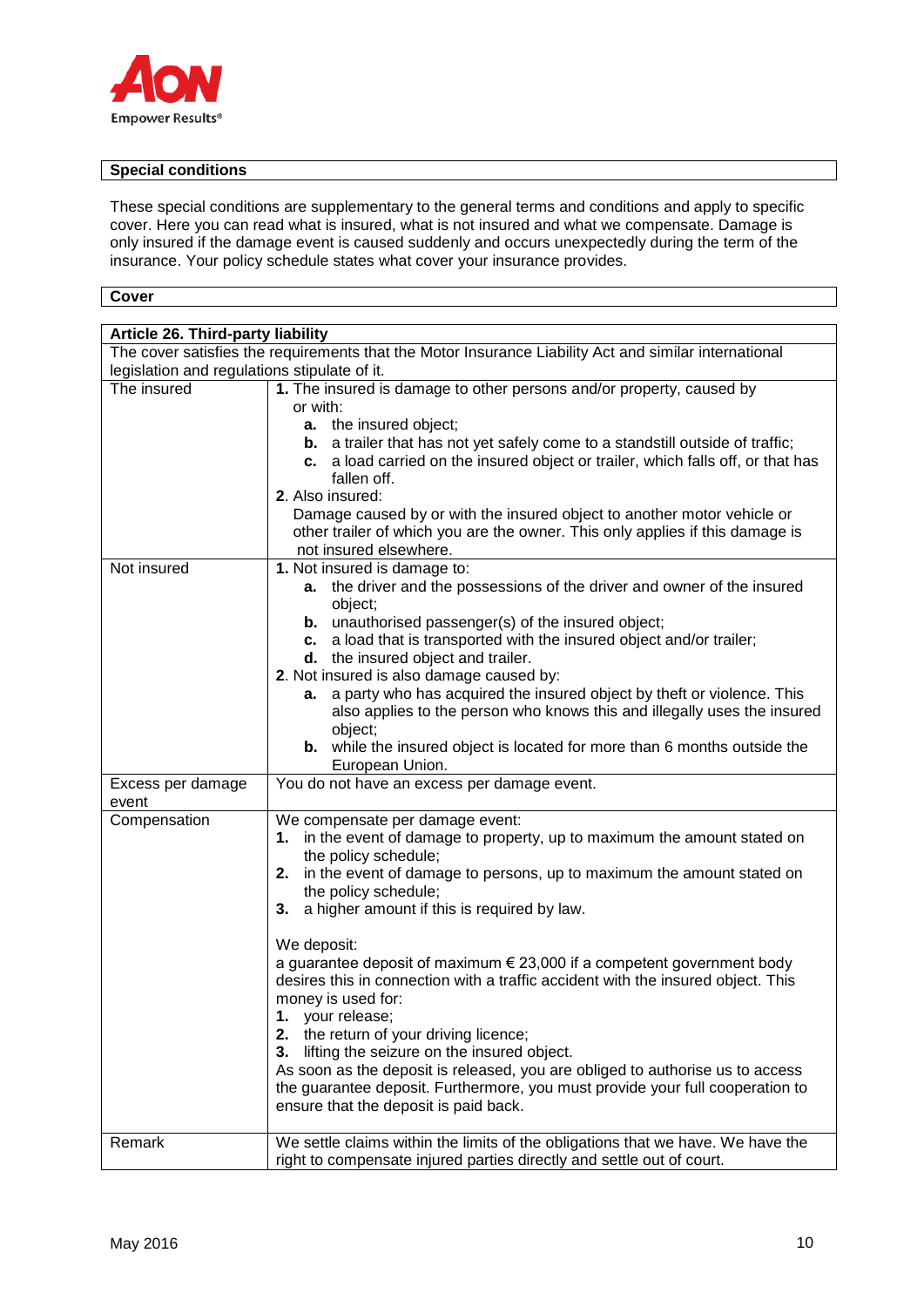

| under the insurance policy) | Article 27. Theft (this cover only applies if your policy schedule states that this cover is also insured                                                     |
|-----------------------------|---------------------------------------------------------------------------------------------------------------------------------------------------------------|
|                             |                                                                                                                                                               |
| The insured                 | Insured is the damage to the insured object that occurs suddenly and                                                                                          |
|                             | unexpectedly due to:                                                                                                                                          |
|                             | 1. theft, misappropriation or an attempt thereto and joyriding.                                                                                               |
|                             | Damage to the insured object also covered is damage caused by:                                                                                                |
|                             | 2. fire, short circuit, self-combustion and lightning strikes, if this damage is not                                                                          |
|                             | caused by collision, skidding and leaving the road or ending up in water;                                                                                     |
|                             | 3. storm, damage exclusively the result of objects flying around or falling as a                                                                              |
|                             | result of the storm;                                                                                                                                          |
|                             | 4. hailstones;                                                                                                                                                |
|                             | natural disasters such as avalanche and flooding;<br>5.                                                                                                       |
|                             | transport by a transport company, for which they are entrusted with the care<br>6.                                                                            |
|                             | of the transport;                                                                                                                                             |
| Not insured                 | breaking or cracking of the windows of a mobility car.<br>7.                                                                                                  |
|                             | Not insured is damage:                                                                                                                                        |
|                             | resulting from the insured object not being used;<br>1.<br>2. through insufficient care. This is in any case the case if you                                  |
|                             | do not keep the keys with you, in a safe, locker or in the safe-keeping                                                                                       |
|                             | of reception. Leaving them in a changing room or cloakroom is not                                                                                             |
|                             | sufficient;                                                                                                                                                   |
|                             | to or the theft of illegal accessories;<br>3.                                                                                                                 |
|                             | caused by rainfall into the interior of a mobility car due to a (partially) open<br>4.                                                                        |
|                             | roof which was not closed in time;                                                                                                                            |
|                             | 5. caused by freezing;                                                                                                                                        |
|                             | resulting from a loss in value;<br>6.                                                                                                                         |
|                             | resulting from insufficient maintenance;<br>7.                                                                                                                |
|                             | that comprises repair costs for wear and tear and defects, such as repair,<br>8.                                                                              |
|                             | construction or material defects;                                                                                                                             |
|                             | caused by full theft of the insured object (with the exception of the mobility<br>9.                                                                          |
|                             | car), if we do not receive all the original keys of the standard lock and other                                                                               |
|                             | locks. For each lock, at least 1 of the keys must show evidence of use. The                                                                                   |
|                             | risk and the costs of sending the keys to us are for the account of the                                                                                       |
|                             | policyholder;                                                                                                                                                 |
|                             | 10. caused by theft of a moped, light moped or motorized bicycle if the standard                                                                              |
|                             | lock and other lock have not been used;                                                                                                                       |
|                             | 11. to the windows of the mobility car as a result of breaking and cracking if this                                                                           |
|                             | is the result of skidding, collision or leaving the road or ending up in water;                                                                               |
|                             | 12. to the windows of a mobility car that comprises scratches, dirt or superficial                                                                            |
|                             | damage;                                                                                                                                                       |
|                             | 13. while the insured object is located for more than 6 consecutive months                                                                                    |
|                             | outside the Netherlands.                                                                                                                                      |
| Compensation                | We will compensate:                                                                                                                                           |
|                             | 1. if total loss or theft of the insured object does not apply:                                                                                               |
|                             | a. the repair costs, after we have received the repair receipt;                                                                                               |
|                             | <b>b.</b> if the insurance was taken out via a two-wheeler dealer, the                                                                                        |
|                             | amount on the repair receipt will be paid to the repairer less the excess;                                                                                    |
|                             | c. 50% of the estimated repair costs, excluding VAT, less 50% of the                                                                                          |
|                             | excess, if the damage is not repaired.                                                                                                                        |
|                             | 2. at the moment of total loss or theft of the moped, light moped or mobility car                                                                             |
|                             | and if you are the first owner according to the vehicle registration certificate:<br>the purchase value: if the moped, light moped or mobility car is not yet |
|                             | а.<br>12 months' old. The purchase value is maximum the insured amount and                                                                                    |
|                             | is never lower than the current market value;                                                                                                                 |
|                             | <b>b.</b> the insured amount: if the moped, light moped or mobility car is older                                                                              |
|                             | than 12 months' old.                                                                                                                                          |
|                             | This amount is reduced by 1.8% for each complete month that has                                                                                               |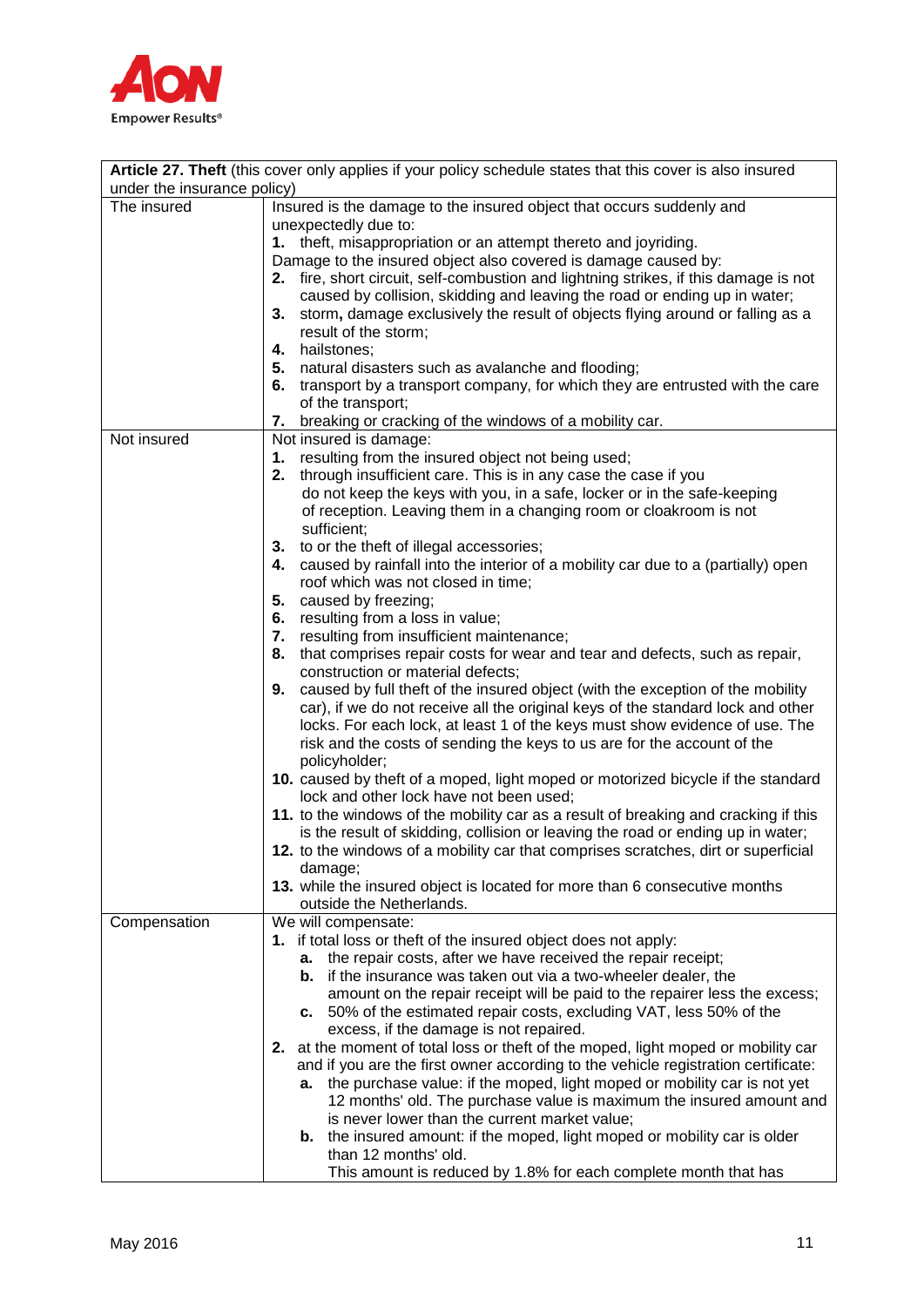

|                   | passed calculated from the 13 <sup>th</sup> month. This amount is never lower than                    |
|-------------------|-------------------------------------------------------------------------------------------------------|
|                   | the current market value.                                                                             |
|                   | 3. at the moment of total loss or theft of the moped, light moped or                                  |
|                   | mobility car and if you are not the first owner according to the vehicle                              |
|                   | registration certificate: the current market value.                                                   |
|                   | 4. at the moment of total loss or theft of the motorized bicycle if you are                           |
|                   | the first owner:                                                                                      |
|                   | a. the purchase value: if the motorized bicycle is not yet 36 months' old.                            |
|                   | The purchase value is maximum the insured amount and is never lower<br>than the current market value. |
|                   | If the insurance was taken out via a two-wheeler dealer, then we will                                 |
|                   | provide a new motorized bicycle of the same make and type. The                                        |
|                   | compensation is paid directly to the two-wheeler dealer with whom you                                 |
|                   | took out the insurance;                                                                               |
|                   | <b>b.</b> from the $4th$ year, the insured amount minus 25%;                                          |
|                   | c. from the $5th$ year, the current market value.                                                     |
|                   | 5. the current market value: if you are not the first owner.                                          |
|                   | The payment is made after deducting the excess and the value of the                                   |
|                   | remains.                                                                                              |
|                   | 6. for damage to just the battery: the purchase value of a new battery of the                         |
|                   | same type and quality. This amount is reduced by 1.5% for each complete                               |
|                   | month that has passed calculated from the purchase date of the battery.                               |
|                   | We will never pay less than 25% of the purchase value of the battery.                                 |
| Excess per damage | Moped and light moped: see the policy schedule for this;<br>1.                                        |
| event             | Motorized bicycle: if damaged: € 20;<br>2.                                                            |
|                   | Mobility car:<br>3.                                                                                   |
|                   | for the replacement of a window: $\epsilon$ 150;<br>а.                                                |
|                   | <b>b.</b> for the repair of a window: $\in$ 0;                                                        |
|                   | <b>c.</b> for other damage: € 300.                                                                    |

|                                            | Article 28. Collision (this cover only applies if your policy schedule states that this cover is also insured                                                                                                                                                                                                                                                                                                                                                                                                                                                                                                                                                                                                                                                                                                                                                                                                                                                                                                                                      |
|--------------------------------------------|----------------------------------------------------------------------------------------------------------------------------------------------------------------------------------------------------------------------------------------------------------------------------------------------------------------------------------------------------------------------------------------------------------------------------------------------------------------------------------------------------------------------------------------------------------------------------------------------------------------------------------------------------------------------------------------------------------------------------------------------------------------------------------------------------------------------------------------------------------------------------------------------------------------------------------------------------------------------------------------------------------------------------------------------------|
|                                            |                                                                                                                                                                                                                                                                                                                                                                                                                                                                                                                                                                                                                                                                                                                                                                                                                                                                                                                                                                                                                                                    |
| under the insurance policy)<br>The insured | Insured is the damage to the insured object that occurs suddenly and<br>unexpectedly due to:<br>1. fire, short circuit, self-combustion and lightning strikes, if this damage is not<br>caused by collision, skidding, leaving the road or ending up in water;<br>storm, damage exclusively the result of a storm blowing over the insured<br>2.<br>object and objects blown around by the storm or falling objects;<br>3. hailstones;<br>natural disasters such as an avalanche and flooding;<br>4.<br>5. demonstrable collision with animals;<br>transport by a transport company, for which they are entrusted with the care<br>6.<br>of the transport;<br>breaking or cracking of the windows of a mobility car;<br>7.<br>vandalism;<br>8.<br>9. collision, skidding and leaving the road or ending up in water;<br>10. another external cause of the loss/damage.<br><b>Clothing and helmet</b><br>Insured is damage to clothing and helmet caused by an external cause of<br>damage involving the insured object. This also applies<br>when: |
|                                            | 1. getting in/out or stepping on/off the insured object;                                                                                                                                                                                                                                                                                                                                                                                                                                                                                                                                                                                                                                                                                                                                                                                                                                                                                                                                                                                           |
|                                            | 2. refuelling the insured object;                                                                                                                                                                                                                                                                                                                                                                                                                                                                                                                                                                                                                                                                                                                                                                                                                                                                                                                                                                                                                  |
|                                            | 3. performing emergency repairs on the insured object during the journey.                                                                                                                                                                                                                                                                                                                                                                                                                                                                                                                                                                                                                                                                                                                                                                                                                                                                                                                                                                          |
| Not insured                                | Not insured is damage:                                                                                                                                                                                                                                                                                                                                                                                                                                                                                                                                                                                                                                                                                                                                                                                                                                                                                                                                                                                                                             |
|                                            | 1. resulting from the insured object not being used;                                                                                                                                                                                                                                                                                                                                                                                                                                                                                                                                                                                                                                                                                                                                                                                                                                                                                                                                                                                               |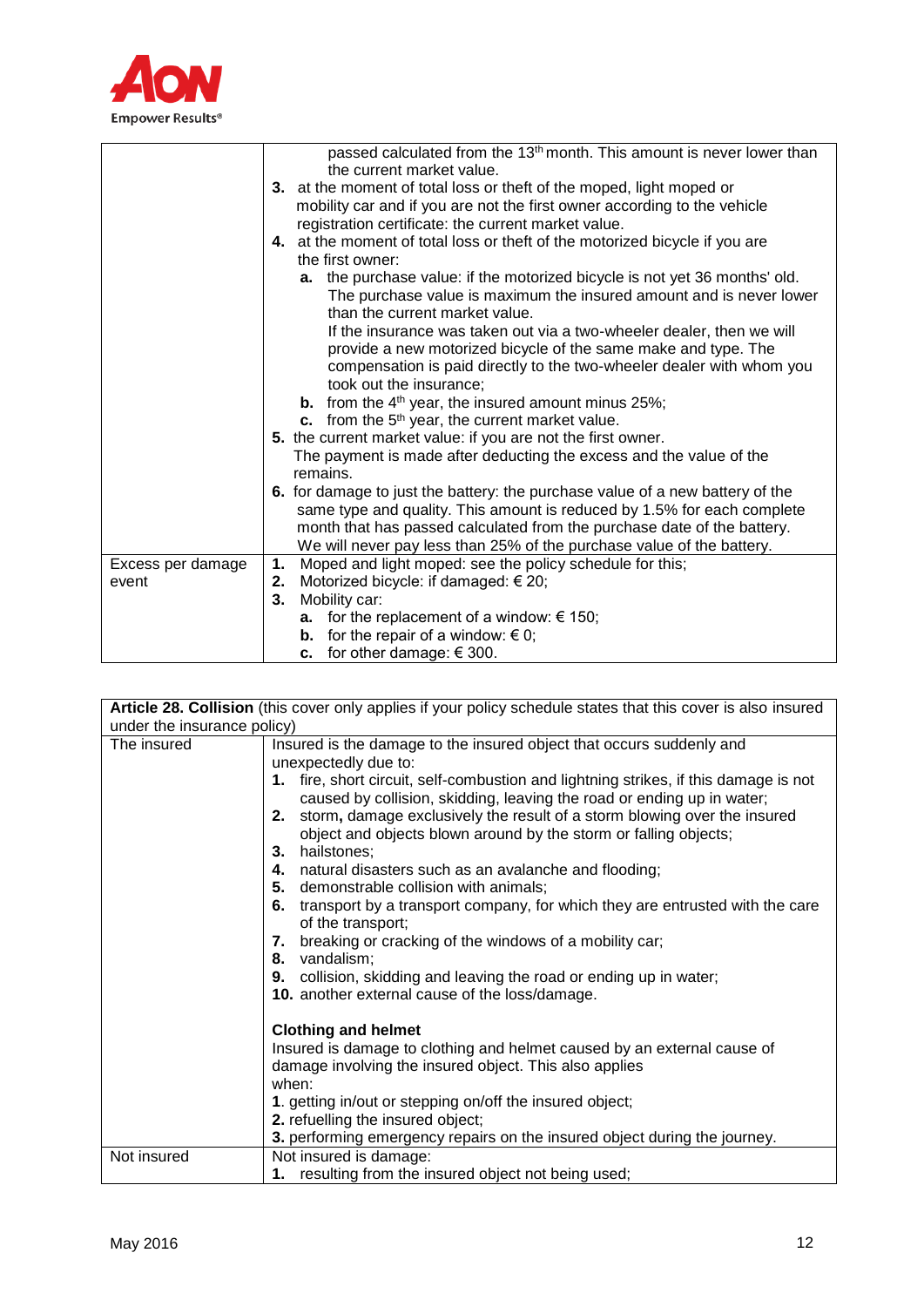

|                   | 2. to illegal accessories;                                                          |
|-------------------|-------------------------------------------------------------------------------------|
|                   | 3. caused by rainfall into the interior of a mobility car due to a (partially) open |
|                   | roof which was not closed in time;                                                  |
|                   | 4. caused by freezing;                                                              |
|                   | involving a loss in value;<br>5.                                                    |
|                   | resulting from insufficient maintenance;<br>6.                                      |
|                   | 7. resulting from refuelling with the wrong fuel;                                   |
|                   | 8.<br>caused to the windows of a mobility car that comprises scratches, dirt or     |
|                   | superficial damage;                                                                 |
|                   | 9. that comprises repair costs for wear and tear and defects, such as repair,       |
|                   | construction or material defects;                                                   |
|                   | 10. while the insured object is located for more than 6 consecutive months          |
|                   | outside the Netherlands;                                                            |
|                   | 11. caused by theft, misappropriation or an attempt thereto and joyriding.          |
| Compensation      | We will compensate:                                                                 |
|                   | 1. if total loss of the insured object does not apply:                              |
|                   | a. the repair costs, after we have received the repair receipt;                     |
|                   | <b>b.</b> if the insurance was taken out via a two-wheeler dealer, the              |
|                   | amount on the repair receipt will be transferred to the repairer less the           |
|                   | excess;                                                                             |
|                   | c. 50% of the estimated repair costs, excluding VAT, less 50% of the                |
|                   | excess, if the damage is not repaired.                                              |
|                   | 2. at the moment of total loss of the moped, light moped or mobility car and if     |
|                   | you are the first owner according to the vehicle registration certificate:          |
|                   | the purchase value: if the moped, light moped or mobility car is not yet<br>а.      |
|                   | 12 months' old. The purchase value is maximum the insured amount and                |
|                   | is never lower than the current market value;                                       |
|                   | <b>b.</b> the insured amount: if the moped, light moped or mobility car is older    |
|                   | than 12 months' old.                                                                |
|                   | This amount is reduced by 1.8% for each complete month that has                     |
|                   | passed calculated from the 13 <sup>th</sup> month. This amount is never lower than  |
|                   | the current market value.                                                           |
|                   | 3. at the moment of total loss of the moped, light moped or mobility car and if     |
|                   | you are not the first owner according to the vehicle registration certificate:      |
|                   | the current market value.                                                           |
|                   | 4. at the moment of total loss of the motorized bicycle if you are the first owner: |
|                   | a. the purchase value: if the motorized bicycle is not yet 36 months' old.          |
|                   | The purchase value is maximum the insured amount and is never lower                 |
|                   | than the current market value.                                                      |
|                   | If the insurance was taken out via a two-wheeler dealer, then we will               |
|                   | provide a new motorized bicycle of the same make and type. The                      |
|                   | compensation will be paid directly to the two-wheeler dealer with whom              |
|                   | you took out the insurance;                                                         |
|                   | <b>b.</b> from the $4th$ year, the insured amount minus 25%;                        |
|                   | c. from the $5th$ year, the current market value.                                   |
|                   | 5. the current market value: if you are not the first owner.                        |
|                   | The payment will be made after deducting the excess and the value of the            |
|                   | remains.                                                                            |
|                   | 6. for damage to just the battery: the purchase value of a new battery of the       |
|                   | same type and quality. This amount is reduced by 1.5% for each complete             |
|                   | month that has passed calculated from the purchase date of the battery. We          |
|                   | never pay less than 25% of the purchase value of the battery.                       |
|                   | 7. for damage to clothing and helmet:                                               |
|                   | a. the repair costs, after we have received the repair receipt;                     |
|                   | <b>b.</b> the current market value by total loss.                                   |
|                   | Per driver/passenger, we pay maximum $\epsilon$ 350 per damage event.               |
| Excess per damage | Moped and light moped: see the policy schedule for this;<br>1.                      |
| event             | Motorized bicycle: if damaged: $\in$ 20;<br>2.                                      |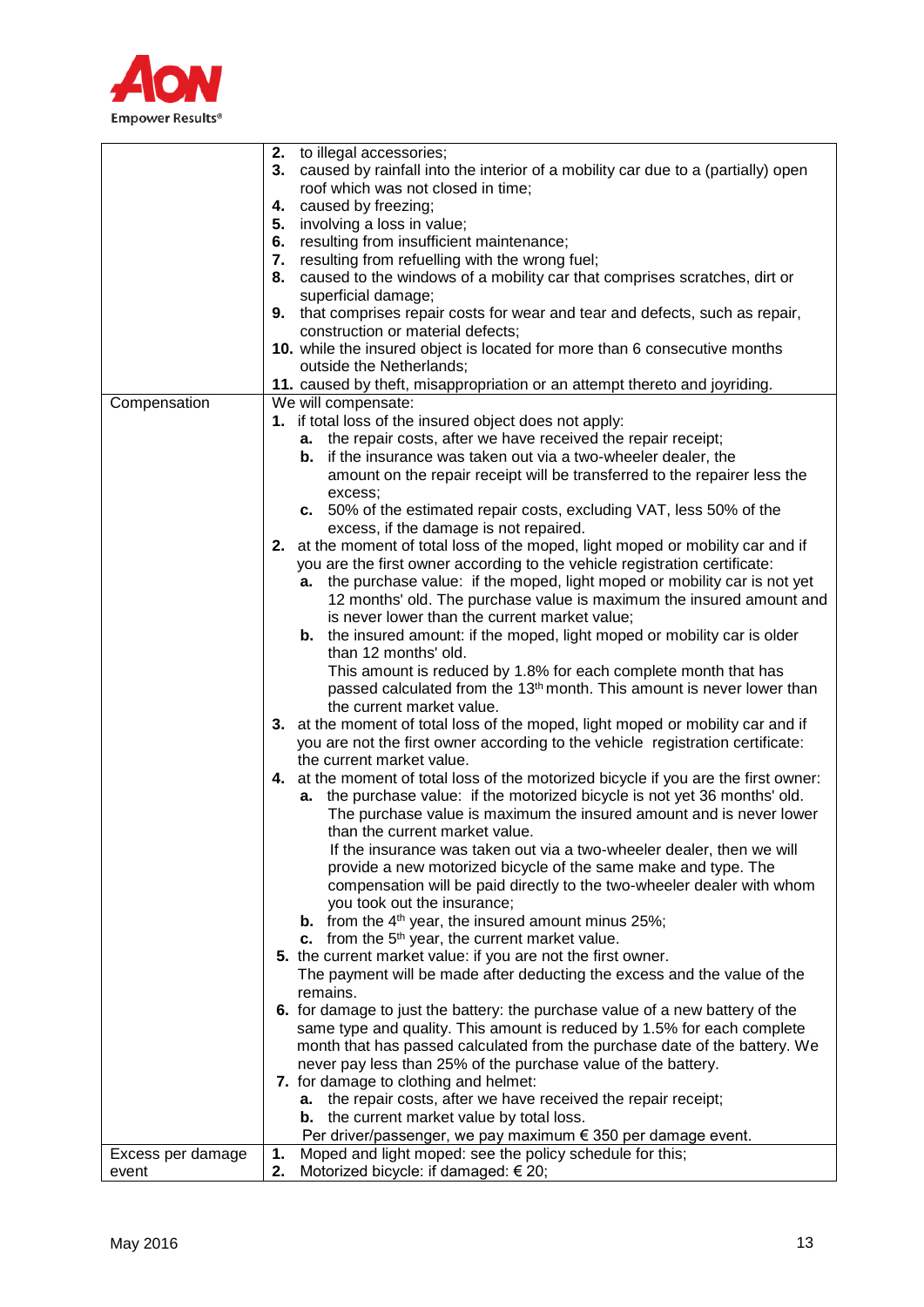

|  | Mobility car:                                     |
|--|---------------------------------------------------|
|  | <b>a.</b> for the replacement of a window: € 150; |
|  | <b>b.</b> for the repair of a window: $\in$ 0;    |
|  | <b>c.</b> for other damage: $\in$ 300.            |

|                  | Article 29. Accident insurance for Drivers and Pillion Passengers (this cover only applies if your |
|------------------|----------------------------------------------------------------------------------------------------|
|                  | policy schedule states that this cover is also insured under the insurance policy)                 |
| What do we mean  | Accident is understood to mean sudden external physical violence that occurs                       |
| with accident?   | independently of the will of the insured and that impacts directly on the body                     |
|                  | causing permanent invalidity or death.                                                             |
| What is insured? | This cover provides an entitlement to a payment when, as a result of an accident                   |
|                  | with the insured object, an insured party:                                                         |
|                  | $1.$ dies:                                                                                         |
|                  | 2.<br>is fully or partially invalidated.                                                           |
| What do we pay   | In the event of an accident, the following is paid out per insured party:                          |
| out?             | In the case of death: $\in$ 3,000.<br>1.                                                           |
|                  | From this payment, all amounts are deducted that are paid according to                             |
|                  | this cover with regard to the same accident owing to                                               |
|                  | invalidity. If the invalidity payout paid is higher than the                                       |
|                  | payout on death, then the higher amount is not recovered.                                          |
|                  | 2. In the case of permanent invalidity: maximum $\epsilon$ 30,000.                                 |
|                  | The payout for permanent invalidity is a percentage of the insured                                 |
|                  | amount. The size of this percentage is determined based on 2                                       |
|                  | questions:<br>a. What body part is permanently invalidated?                                        |
|                  | <b>b.</b> Has the functioning of this body part been fully or partially                            |
|                  | lost?                                                                                              |
|                  | We apply an objective point of departure: the degree of invalidity of the                          |
|                  | whole body as a result of the injury. We base this on the most                                     |
|                  | recent publication of the Guides to the Evaluation of Permanent Impairment                         |
|                  | of the American Medical Association (AMA). We determine the degree of                              |
|                  | invalidity without looking at the profession, hobbies or activities of the                         |
|                  | insured. The degree of permanent invalidity is always                                              |
|                  | determined by an independent specialist. Was the insured already                                   |
|                  | permanently invalidated before the accident and was this worsened by the                           |
|                  | accident? Then we look at the degree of permanent invalidity before and                            |
|                  | after the accident. We determine the payout based on the difference.                               |
|                  | If we have not yet determined the degree of invalidity within 1 year                               |
|                  | after the date of the accident or we or the person involved thinks that this                       |
|                  | degree of invalidity may as yet change, then we will defer this decision until                     |
|                  | no later than 3 years after the date of the accident.                                              |
|                  |                                                                                                    |

|                               | Article 30. Legal Redress Assistance (this cover only applies if your policy schedule states that this                                                                                                                                                                  |  |  |
|-------------------------------|-------------------------------------------------------------------------------------------------------------------------------------------------------------------------------------------------------------------------------------------------------------------------|--|--|
|                               | cover is also insured under the insurance policy)                                                                                                                                                                                                                       |  |  |
| Please note!                  | You cannot derive any rights from this legal redress assistance if:<br>1. the damage event occurred before the starting date of the legal redress<br>assistance;<br>2. the damage event could be foreseen at the moment of concluding this<br>legal redress assistance. |  |  |
| Who will handle your<br>case? | The legal redress assistance will be provided by Stichting MRT Rechtsbijstand,<br>(hereinafter referred to as: MRT) Postbus 739, 7900 AS, Hoogeveen, The<br>Netherlands (website: www.mrtrechtsbijstand.nl, e-mail:<br>schade@mrtrechtsbijstand.nl).                    |  |  |
| Who is insured?               | The insured is/are:<br>vou:                                                                                                                                                                                                                                             |  |  |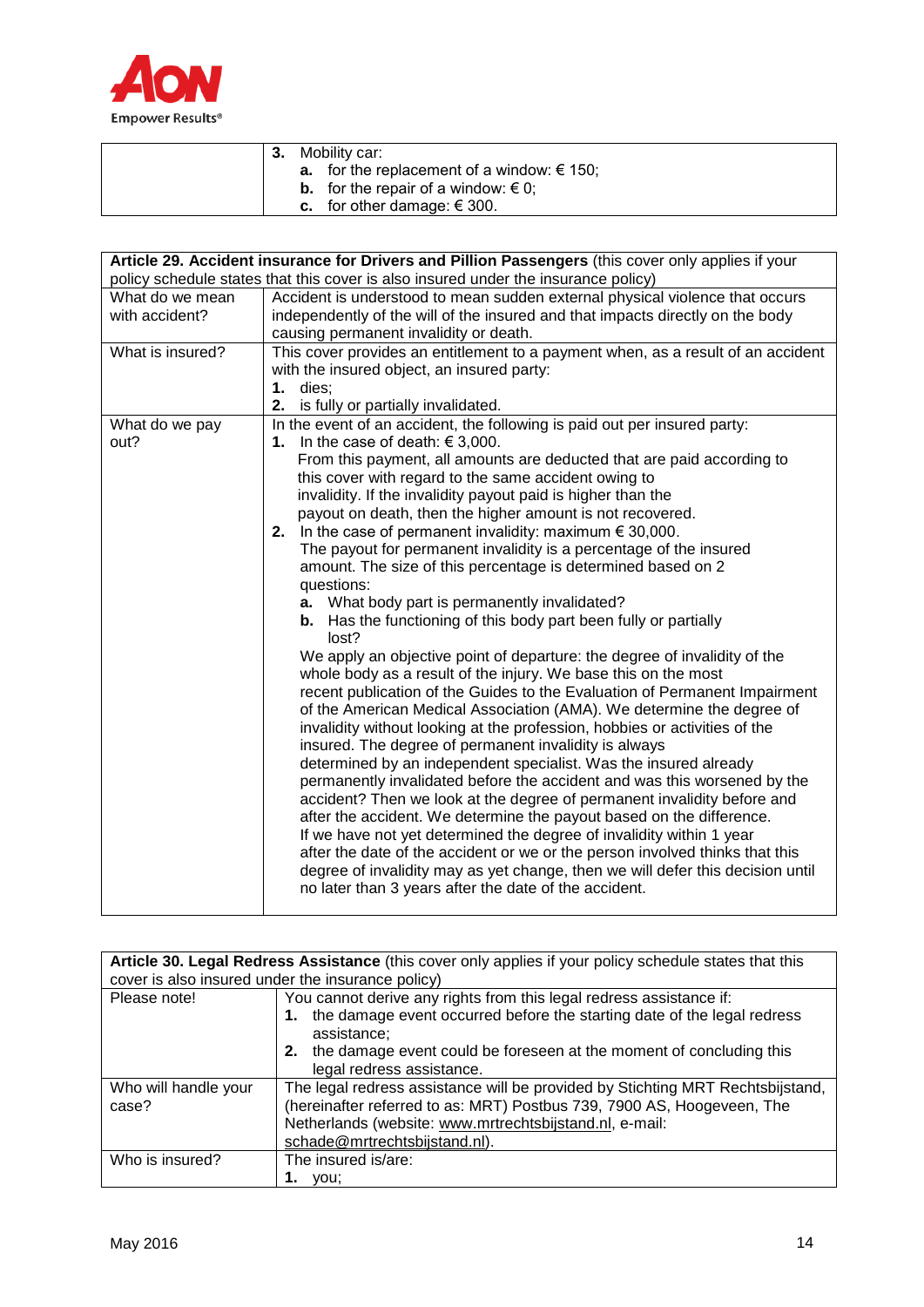

|                         | 2. your legitimate heirs, insofar as they can bring an action for maintenance                                                                                     |
|-------------------------|-------------------------------------------------------------------------------------------------------------------------------------------------------------------|
|                         | according to article 6:108 of the Dutch Civil Code.                                                                                                               |
| The insured             | Recovering damages that you have suffered in a traffic accident. This involved                                                                                    |
|                         | you and the insured object.                                                                                                                                       |
| Compensation            | We compensate the following costs:                                                                                                                                |
|                         | 1. the costs of MRT's services;                                                                                                                                   |
|                         | 2. the costs of an external legal assistance provider, bailiff and other experts                                                                                  |
|                         | engaged by MRT, if you cannot get these costs reimbursed pursuant to the                                                                                          |
|                         | legal provisions;                                                                                                                                                 |
|                         | 3. litigation and court costs, and the costs of a binding opinion or arbitration.<br>Commutation payments, fines and other measures imposed by way of             |
|                         | penalty are not insured;                                                                                                                                          |
|                         | 4. expenses of witnesses;                                                                                                                                         |
|                         | 5. the costs of legal redress assistance of an opposite party if you have to                                                                                      |
|                         | pay them by virtue of a judgement, binding opinion or arbitration;                                                                                                |
|                         | 6. travelling and accommodation costs incurred in consultation with MRT if                                                                                        |
|                         | you must appear in person before a court abroad;                                                                                                                  |
|                         | if one must litigate, the maximum insured amount for costs of an external<br>7.                                                                                   |
|                         | legal assistance provider chosen by the insured is $\epsilon$ 5,000. This maximum                                                                                 |
|                         | applies to the fees and the office costs of the external legal assistance                                                                                         |
|                         | provider. All other costs incurred within the scope of conducting legal<br>proceedings, such as costs of bailiffs, experts, assessors' costs, court fees          |
|                         | and the like do not fall under this and are compensated for insofar as they                                                                                       |
|                         | fall within the cost maximum. If MRT chooses the external legal assistance                                                                                        |
|                         | provider, the normal cost maximum applies.                                                                                                                        |
|                         |                                                                                                                                                                   |
|                         | If an opposite party is ordered to pay the costs of legal redress assistance,                                                                                     |
|                         | then this money is paid to MRT. This only applies if the costs are incurred by                                                                                    |
| Cost maximum            | MRT.<br>We will never pay more than $\epsilon$ 25,000 in total per damage event.                                                                                  |
|                         |                                                                                                                                                                   |
| Handling your case      | We will handle your case as follows:<br>1. if MRT judges that legal redress assistance has a fair chance of                                                       |
|                         | succeeding, then MRT will grant legal redress assistance. If MRT judges                                                                                           |
|                         | that there is not a fair chance of succeeding, MRT will give reasoned                                                                                             |
|                         | arguments as to why it will not handle the case;                                                                                                                  |
|                         | if MRT takes on a case, it will first try to reach an amicable settlement in<br>2.                                                                                |
|                         | consultation with you;                                                                                                                                            |
|                         | 3. only MRT may instruct the engagement of an external legal assistance                                                                                           |
|                         | provider;<br>4.                                                                                                                                                   |
|                         | MRT has the option of paying you the damages if the costs of the legal<br>redress assistance exceed the financial interest; To recover these                      |
|                         | damages, there must be legal redress assistance cover;                                                                                                            |
|                         | if legal redress assistance is immediately needed after a traffic accident<br>5.                                                                                  |
|                         | abroad, the insured party may independently instruct an external legal                                                                                            |
|                         | assistance provider to give him/her legal redress assistance, after                                                                                               |
|                         | obtaining permission from MRT. In that case, the cost maximum of $\epsilon$                                                                                       |
|                         | 25,000 per damage event applies.                                                                                                                                  |
| You do not agree with   | What must you do if you do not agree with the standpoint of MRT:                                                                                                  |
| <b>MRT's standpoint</b> | if you do not agree with the decision of MRT that there is no fair chance of<br>1.<br>achieving a result, then you must report in writing stating your reasons to |
|                         | MRT. You may then seek advice from an external legal assistance                                                                                                   |
|                         | provider chosen by yourself after consulting with MRT and at the expense                                                                                          |
|                         | of MRT. Only MRT may issue an instruction to an external legal assistance                                                                                         |
|                         | provider. If the external legal assistance provider agrees with you, then                                                                                         |
|                         | MRT will proceed with the case according to the advice of the external                                                                                            |
|                         | legal assistance provider; If proceedings are necessary, you may yourself                                                                                         |
|                         | choose an external legal assistance provider. This may not be the external                                                                                        |
|                         | legal assistance provider or an office colleague of the external legal                                                                                            |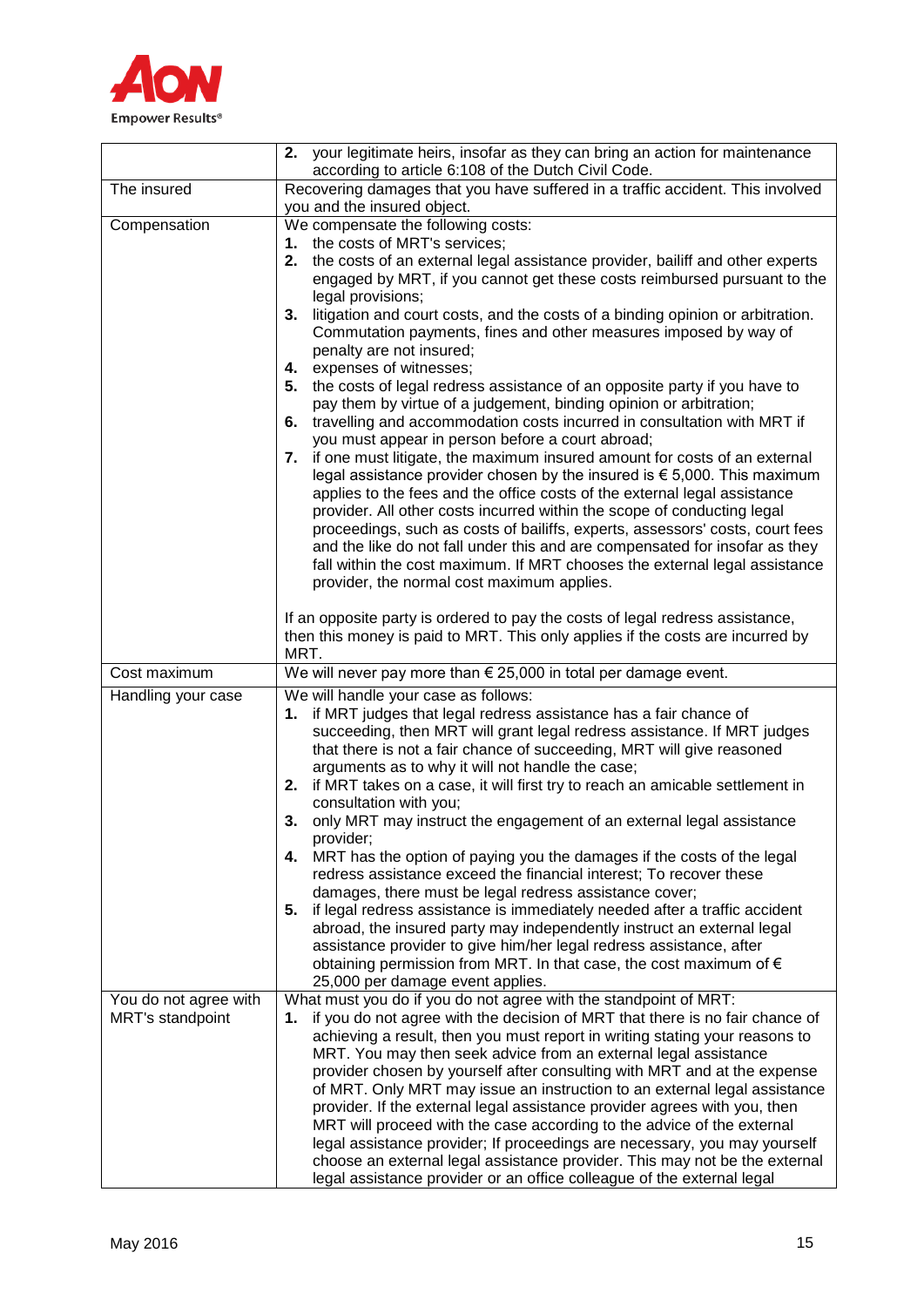

|                         | assistance provider that gave you advice;                                          |
|-------------------------|------------------------------------------------------------------------------------|
|                         | 2. if the external legal assistance provider does not or does not entirely share   |
|                         | your opinion, then you may proceed with the case yourself at your own              |
|                         | expense;                                                                           |
|                         | 3. if the result envisaged by you is however achieved, then MRT will               |
|                         | reimburse you for the costs incurred by you.                                       |
| Conflict of interests   | There is a conflict of interests if several insured parties in a dispute can claim |
|                         | legal redress assistance from us.                                                  |
|                         | In this regard, the following situations can occur:                                |
|                         | if there is a dispute between the policyholder and a co-insured on one<br>1.       |
|                         | policy, we will only grant legal redress assistance to the policyholder;           |
|                         | if there is a dispute between two co-insured on one policy, we will only<br>2.     |
|                         |                                                                                    |
|                         | grant legal address assistance to the person designated by the<br>policyholder;    |
|                         | 3. if there is a dispute between two insured parties on two different policies,    |
|                         | then both insured parties are entitled to legal redress assistance from an         |
|                         | external legal assistance provider of their choice at our expense. We will         |
|                         | reimburse the expenses of each insured party up to the cost maximum.               |
| Your obligations        | As soon as you are aware of a damage event for which you would like to             |
|                         | request legal redress assistance, you must:                                        |
|                         | 1. report all relevant facts to MRT in writing as quickly as possible. You         |
|                         | authorise MRT to represent your interests by way of this report;                   |
|                         | send all correspondence and documents received to MRT as quickly as<br>2.          |
|                         | possible without answering them yourself;                                          |
|                         | provide your full cooperation to MRT or external legal assistance provider;<br>3.  |
|                         | omit everything that may damage the interests of MRT.<br>4.                        |
| Not insured             | We will not reimburse any costs of legal redress assistance if:                    |
|                         | you yourself engage an external legal assistance provider;<br>1.                   |
|                         | you report the case more than one year after the damage event for which<br>2.      |
|                         | you are contacting MRT;                                                            |
|                         | 3. it concerns a dispute with us about this insurance contract;                    |
|                         | the value of the case is lower than $\epsilon$ 250.<br>4.                          |
| Compensation if the     | If the party liable cannot pay, and the damages cannot be recovered in any         |
| opposite cannot pay     | other way, MRT will compensate for all the insured together up to a maximum        |
|                         | of € 500 per damage event.                                                         |
| Lapse of right to legal | Your right based on the insurance lapses after 3 years from the moment that        |
| redress assistance      | MRT assumes a definitive standpoint regarding the:                                 |
|                         | 1. absence of cover;                                                               |
|                         | 2. absence of a fair chance of the case being successful;                          |
|                         | 3.<br>(non-)reimbursement of costs.                                                |

| Article 31. Breakdown help (this cover only applies if your policy schedule states that this cover is also |                                                                                                                                                                                                                                                                                                                                                                                                                                                                                                                                                                                 |  |
|------------------------------------------------------------------------------------------------------------|---------------------------------------------------------------------------------------------------------------------------------------------------------------------------------------------------------------------------------------------------------------------------------------------------------------------------------------------------------------------------------------------------------------------------------------------------------------------------------------------------------------------------------------------------------------------------------|--|
| insured under the insurance policy)                                                                        |                                                                                                                                                                                                                                                                                                                                                                                                                                                                                                                                                                                 |  |
| What can you expect<br>from us in the event of<br>a breakdown?                                             | Our breakdown help aims to facilitate (emergency) repair at the place of the<br>breakdown. If this is unsuccessful, or it appears not possible beforehand, we<br>will ensure that you, and one possible travelling companion, are safely<br>transported to your (temporary) place of residence or holiday address. We will<br>take your insured object, if you wish, to:<br>1. a two-wheeler dealer of your choice, within 25 kilometres of the place of<br>the breakdown;<br>2. a two-wheeler dealer chosen by us, more than 25 kilometres from the<br>place of the breakdown. |  |
| What should you bear<br>in mind when seeking<br>breakdown help?                                            | 1. Your insured object must be maintained at a two-wheeler dealer and<br>comply with the legal requirements.<br>2. We need your cooperation, for example, when we ask for information.<br>3. You must follow the instructions and advice of the party offering<br>assistance. He/she will assess whether you have a right to help.                                                                                                                                                                                                                                              |  |